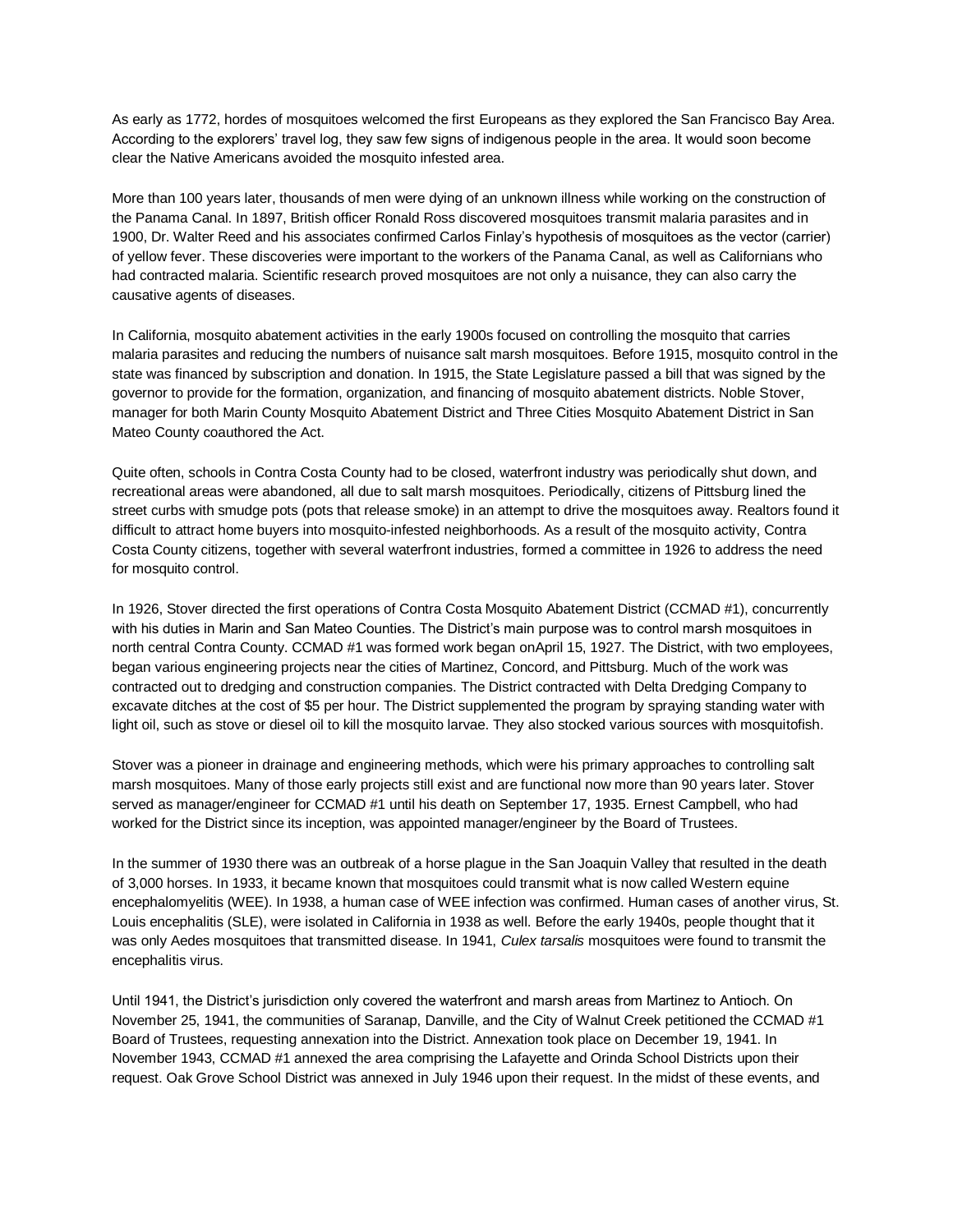while serving as manager/engineer for CCMAD, Ernest Campbell, helped found and manage Northern San Joaquin Mosquito Abatement District.

At this time, other portions of Contra Costa County were also in need of mosquito control, which led to the formation of CCMAD #2, CCMAD #3, and Antioch-Live Oak MAD. Under Ernest Campbell's leadership and the Board of Trustees, CCMAD #1 merged with Antioch-Live Oak MAD, CCMAD #2, and CCMAD #3 in December of 1952. As of January 1953, CCMAD #1 provided mosquito control for the communities of Orinda and Port Costa in the west to the Antioch-Live Oak school District in the east, an area of 509 square miles.

Mosquito control was established in the eastern portion of Contra Costa County by the formation of the Diablo Valley Mosquito Abatement District (DVMAD) in 1952. The Diablo District was 136 square miles in size and encompassed the communities of Oakley, Brentwood and Byron. The Diablo District's headquarters was located in the community of Brentwood. The primary purpose of creating DVMAD was for the control of pasture and irrigation mosquitoes. Diablo Valley MAD came into existence in time for the largest human outbreaks of WEE the state had been known to experience. In 1952, there were 375 human cases of WEE and 45 human cases of SLE in California. There were eight reported human cases of WEE in Contra Costa County that same year.

In the 1940s and 1950s, with the introduction of broad spectrum chemicals such as DDT the District changed to other strategies to control mosquitoes in the county. A "flit gun" was used to create a pesticide fog to kill adult mosquitoes. Jeeps were used to gain access to hard-to-reach areas and aircraft were used to spray large areas that were producing mosquitoes. The District hired its first entomologist, James Mallars, in 1952 and soon expanded its

focus from mosquito control of the marshes to include treatment of creeks as well. In 1956, the District treated 1,080 miles of creeks at a cost of approximately \$5.10 per mile. By the late 1950s, the District began to see mosquitoes develop resistance to DDT.

From 1945 to 1957, CCMAD #1 retained a commercial telephone answering service, utilized part-time secretarial service, owned limited yard facilities for automotive and other equipment, and raised mosquitofish on Berrellessa Street in Martinez. In 1955, the District purchased approximately one acre of land on Concord Avenue in Concord and embarked on building its new headquarters, which opened in January 1957. Prior to that time, the District office was located in various managers' homes from 1927 until 1957. The Board of Trustees held their board meetings at one of the local oil refineries until the completion of the new headquarters.

Contra Costa County in the 1950s was primarily a rural county with commercial rabbitries, poultry ranches, stables, cattle ranches, and orchards. In April of 1955, CCMAD #1 expanded its program to include fly control. This was the first time CCMAD #1 officially sought to control a disease vector other than mosquitoes. On occasion, the District would also remove or destroy bee hives.

In 1959, the employees joined the County Employees Association. From that date to the present, the District's field employees have been represented by Associations or Public Employee Unions.

In the 1960s, in response to DDT resistant mosquitoes, CCMAD #1 switched to organophosphate pesticides as the primary method for control of mosquitoes. By the 1970s, mosquitoes were beginning to show resistance to these pesticides as well.

Contra Costa County had its most recent reported human cases of SLE in 1967 and WEE in 1968. The District continued an active source reduction program into the 1970s. In 1970, the District started treating non-structural yellowjacket nests located underground.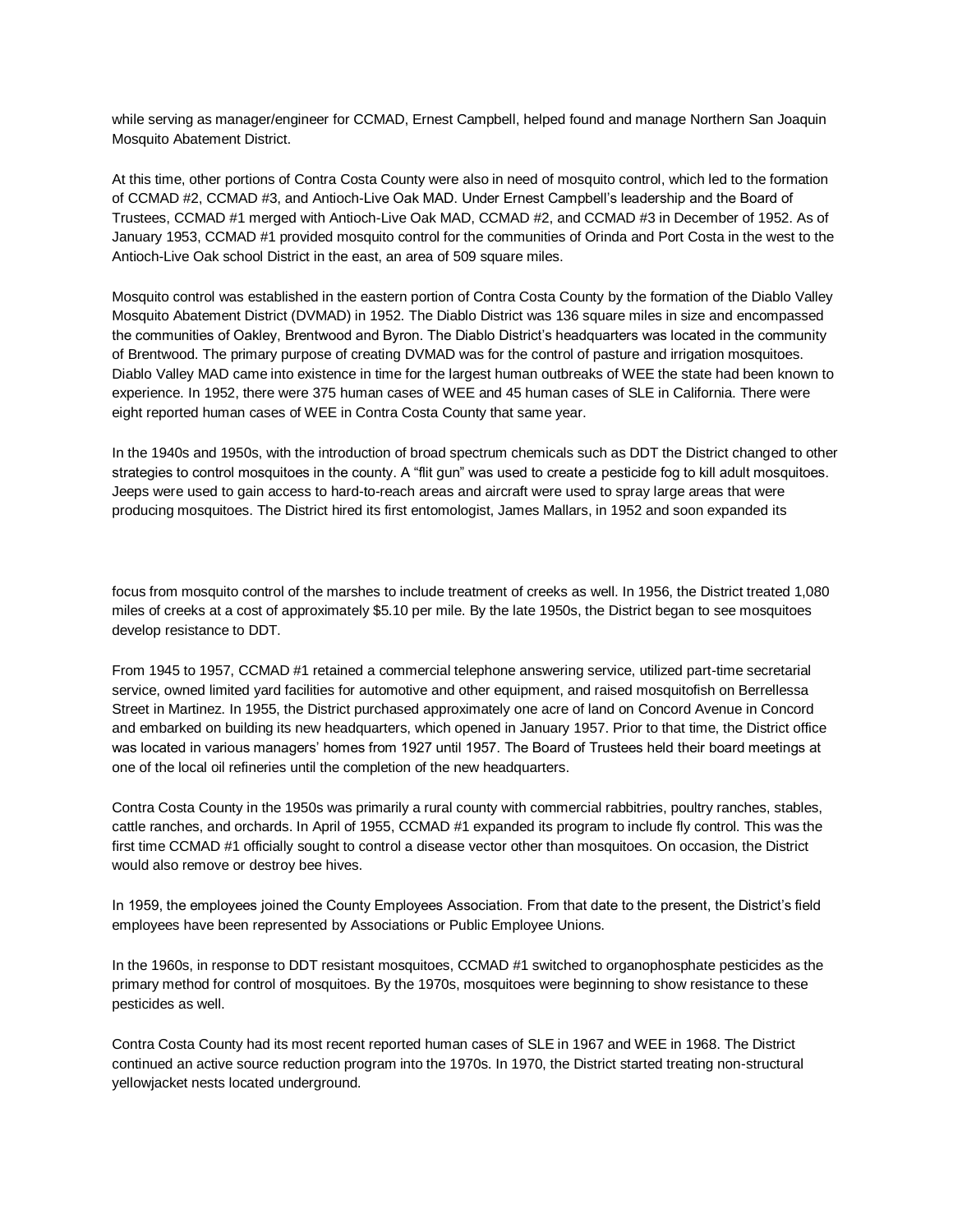Ernest Campbell retired in March of 1966. In July of 1966, John Brawley became the new manager. Under John Brawley's tenure the District annexed the Western portion of the county in June of 1969. Before June 1969, West County, which included the City of Richmond and the communities of El Cerrito, Kensington, San Pablo, El Sobrante, Pinole, Hercules, and Crockett, had no organized mosquito control. In the 1930s; however, some ditching was conducted in the Richmond marshes under the supervision of Harold Gray, the manager of Alameda Mosquito Abatement District. John Brawley retired in September 1976.

Brawley's replacement was Brad Anderson who became manager in November of 1976. During Anderson's tenure, California passed Proposition 13, which reduced residential, business and farming property taxes and resulted in reduced funding for mosquito abatement districts throughout the state. CCMAD #1 lost 50 percent of its revenue. In response, the District's Board of Trustees laid off 13 of the 21 full-time employees in November of 1978. Brad Anderson chose to resign so that his position and the entomologist's position could be combined. Charles Beesley, Ph.D., who was already employed by CCMAD #1 as the entomologist, became the new manager. The Board of Trustees chose to cease fly control and only continue mosquito and yellowjacket control. The District's source reduction program also ended at this time and equipment was sold to keep the District afloat. After Proposition 13, there were only four of 14 field personnel retained.

## $\mathcal{G}_n$  1986, CCMAD #1 and DVMAD merged to create one countywide agency, Contra Costa

Mosquito Abatement District (CCMAD). In 1988, CCMAD purchased land on Mason Circle in Concord and built a new facility that included a greenhouse for mosquitofish rearing. The District began modernizing its equipment with the purchase of new vehicles, modern spray equipment, and eight-wheel all-terrain vehicles. The work that took 16 field employees before Proposition 13 (including DVMAD) was now being done by nine. The District expanded services by conducting field surveys and testing the Ixodes pacificus tick for the Lyme disease spirochete. Research projects on wetlands were also initiated to determine ways to eliminate mosquito production and enhance wildlife habitat in the county.

In 1993, Contra Costa County transferred its rat and rabies risk reduction programs to CCMAD. Along with the programs, three employees and equipment were transferred to CCMAD from the county. Subsequently, the District changed its name to Contra Costa Mosquito & Vector Control District (District). In 1993, the District's mosquito arbovirus surveillance program detected WEE in sentinel chickens and in mosquitoes collected in Contra Costa County. No human cases were reported. Surveillance and control of *Culex tarsalis* mosquitoes once again became the District's primary focus. In the spring of 1994, the District purchased a custom built landing craft from a boat builder in Seattle, Washington. The landing craft could transport all-terrain vehicles, which allowed for regular inspection and treatment of islands in the Sacramento and San Joaquin Rivers.

In 1993 and 1994, the state of California took 40 percent of the District's property tax revenues to be used to balance the state budget. District leadership and the Board of Trustees made sure the District was financially prepared for this event and enacted a county parcel fee to replace the local property tax revenues that the state had taken.

The District was able to continue tick surveillance and Lyme testing while the mosquito control program relied more on "biorational" methods (biopesticides and mosquitofish) that have minimal environmental impact. The District was viewed as a leader regarding wetland restoration, protection of endangered species and the environment. In 1996, the District received an Environmental Achievement Award in marsh management. Due to changing legislation (Proposition 218), the District anticipated the loss of its parcel fee that originated in 1993 and established a benefit assessment fee to ensure sufficient operating funds in 1996 and beyond.